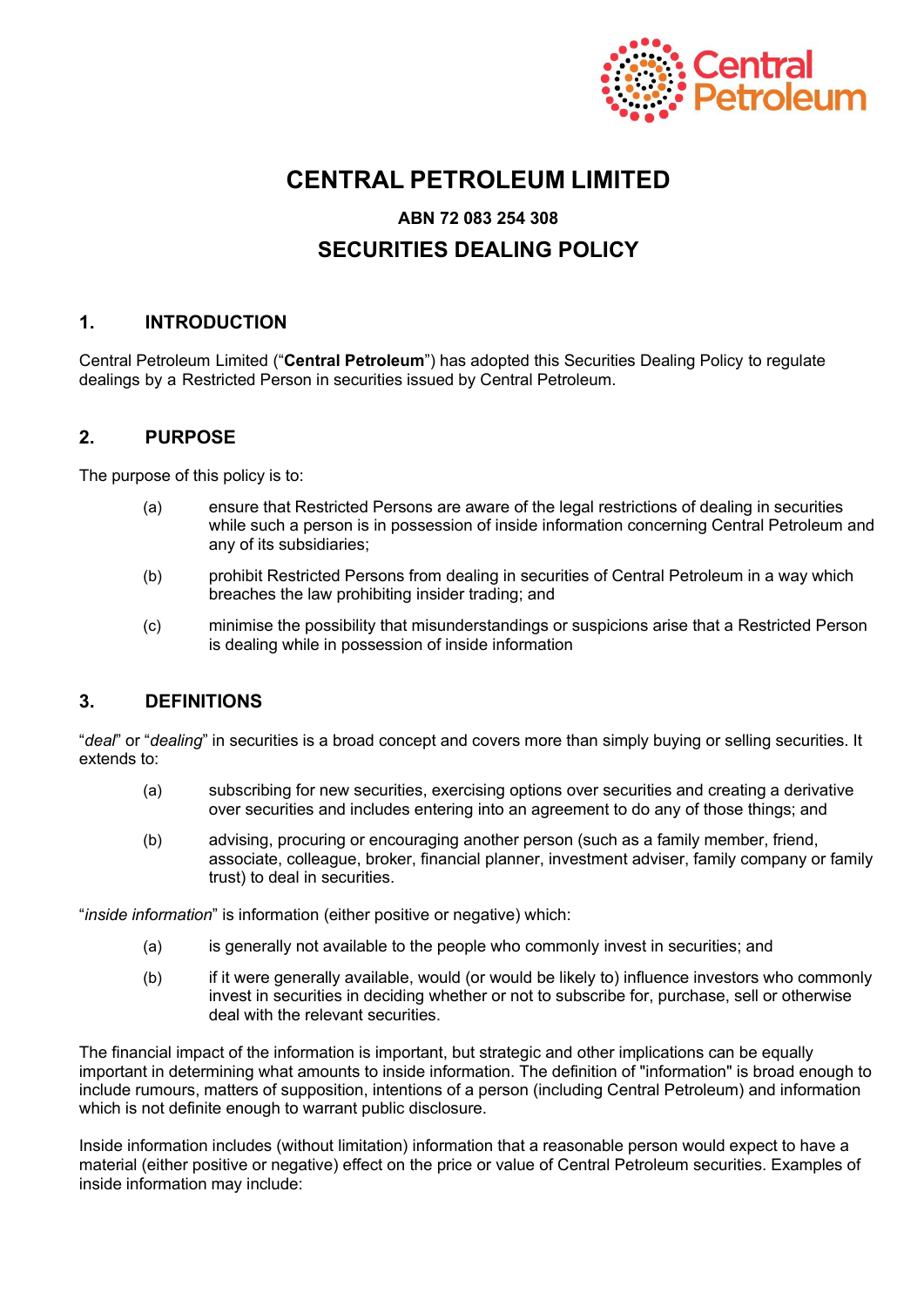

- (a) positive or negative drilling results including (without limitation) interim drilling results or results of preliminary hydrocarbon indicators during the drilling process (such as flow data, drill cutting analysis, drill stem tests, logging results or background gas results);
- (b) exploration results, reserves results, production figures and the like;
- (c) results from production optimisation or enhancement;
- (d) unpublished announcements;
- (e) changes in capital structure, including (without limitation) share issues, rights and the redemption of securities;
- (f) impending mergers, corporate acquisitions, reconstructions, takeovers etc;
- (g) significant litigation and disputes;
- (h) significant changes in operations or proposed changes in the general character or nature of the business of Central Petroleum or its subsidiaries;
- (i) cash flow information;
- (j) management restructuring or Board changes;
- (k) an entity proposing to buy or a security holder proposing to sell, a substantial number of Central Petroleum securities;
- (l) decisions on significant issues affecting Central Petroleum by regulatory bodies in Australia or other relevant jurisdictions (such as ASIC or the ACCC);
- (m) allegations of any breach of the law or other regulatory requirements by Central Petroleum;
- (n) major or material purchases or sales of assets;
- (o) imminent new significant contracts yet to be announced or termination of a significant contract, including (without limitation) gas sales agreements; and
- (p) any matter which would be required to be disclosed under the ASX continuous disclosure rules.

"*Restricted Person*" means:

- (a) directors, officers, employees (full-time, part-time and casual), consultants and contractors of the Central Petroleum or any of its subsidiaries;
- (b) the spouse, child or any other person whom a person referred to in (a) may be expected to control or have significant influence over, including (without limitation) other immediate family members;
- (c) partners or fellow directors of family partnerships and companies;
- (d) a trust for which a person referred to in (a), (b) or (c) above, acts as trustee or as a director of its trustee company; and
- (e) an investment fund which effectively acts at the direction of a person referred to in (a), (b) or (c) above.

"*securities*" include ordinary shares, preference shares, options or share acquisition rights, debentures and convertible notes and also financial products relating to a company's securities (for example, warrants and other derivative products), irrespective of whether the financial products are created by the company or by third parties.

"*spouse*" and "*child*" have the same meaning as defined in s.9 of the *Corporations Act 2001* (Cth).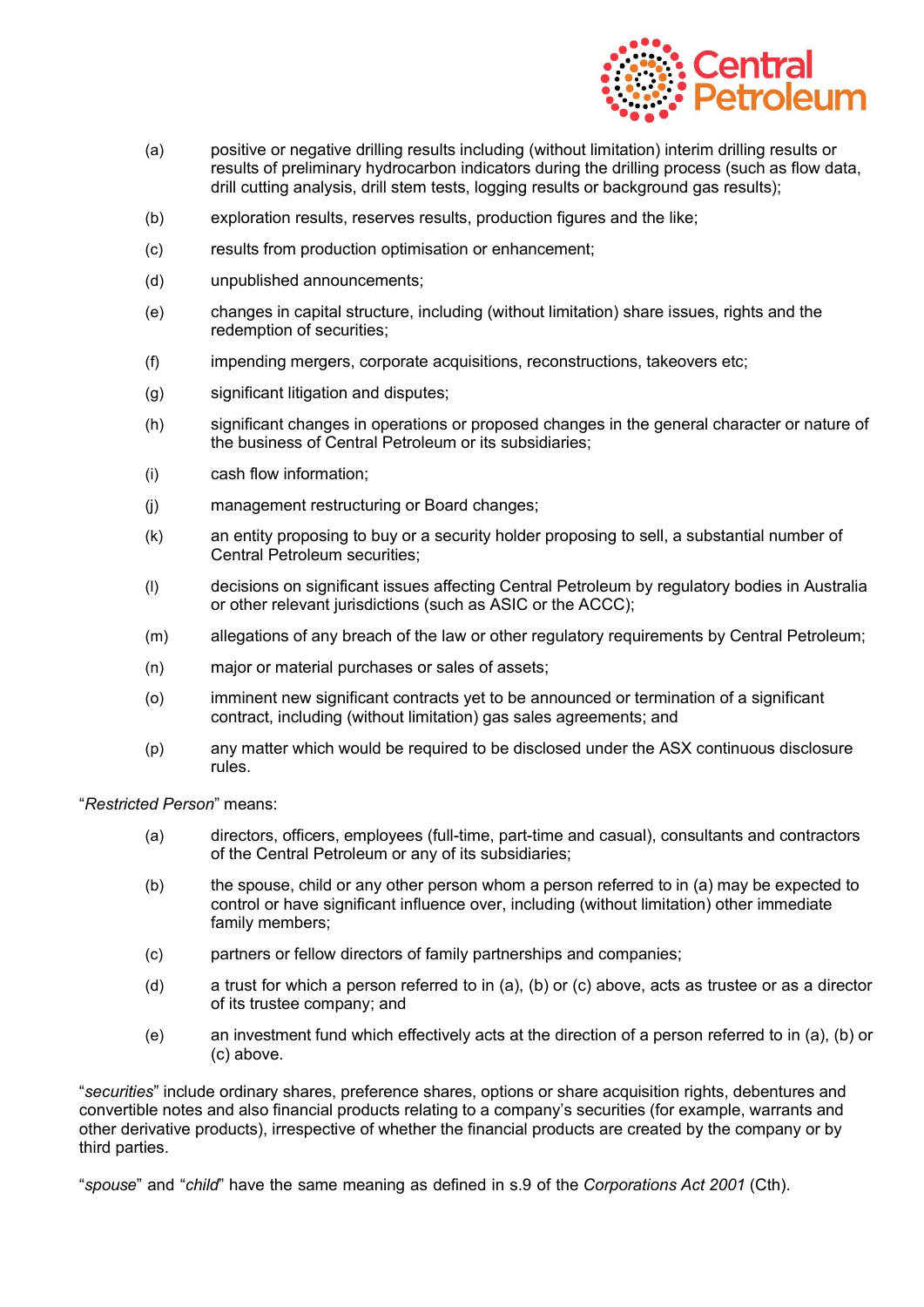

"*subsidiary*" has the same meaning as defined in s.9 of the *Corporations Act 2001* (Cth).

# **4. RESTRICTIONS ON TRADING**

### **4.1 Insider trading prohibition**

Insider trading is a serious offence under the *Corporations Act 2001* (Cth).

Consistent with the legal prohibitions on insider trading contained in the *Corporations Act 2001* (Cth), all Restricted Persons are prohibited from dealing in Central Petroleum securities while in possession of inside information.

A Restricted Person, whilst in possession of inside information, must not:

- (a) deal in securities affected by such information; and
- (b) communicate the information to any person if they know or ought to know that the other person will use the information, directly in directly, for dealings in securities.

This prohibition is an overriding obligation and applies despite anything else in this policy (including whether the dealing or communication of inside information occurs outside a blackout period referred below) and regardless of how you learnt the inside information. It applies not only to Central Petroleum securities, but also to the securities of other companies.

Insider trading is a criminal offence attracting substantial fines and/or significant periods of imprisonment. Alternatively, significant civil penalties may be imposed. In both cases the offender may also be ordered to pay compensation to anyone who suffered loss as a result of the insider trading.

It does not matter how a Restricted Person came to have the inside information - for example whether it was learnt in the course of carrying out responsibilities, in passing in the corridor, in the lift or at a social occasion.

### **4.2 Dealing by Restricted Persons**

A Restricted Person is required to advise the Company Secretary of their intentions prior to undertaking any dealing in Central Petroleum securities.

The Restricted Person must not undertake the disclosed dealing until the dealing is considered and cleared by the CEO and Chair, or if one of them is the Restricted Person in respect of the dealing, the other will consider and clear the dealing with the Chair of the Audit and Financial Risk Committee.

If the CEO or Chair (or Chair of the Audit and Financial Risk Committee, if applicable) considers there to be inside information, they must not clear a security dealing until after the time of public release of that information.

Any clearance given under this section will be provided in writing and lasts for 5 business days or such other period specified in the notice of clearance. If the dealing has not occurred before the lapsing of the clearance, a new clearance must be obtained before undertaking the proposed dealing.

Any clearance can be granted or refused at Central Petroleum's absolute discretion, without giving any reasons and Central Petroleum's decision to refuse clearance is final and binding. If clearance is refused, that fact must be kept confidential.

Any clearance may be revoked or withdrawn or the clearance period shortened or lengthened and may include conditions at Central Petroleum's absolute discretion.

Obtaining clearance does not relieve a Restricted Person from insider trading laws. It is the responsibility of every Restricted Person to ensure that they do not possess inside information at the time of any dealing.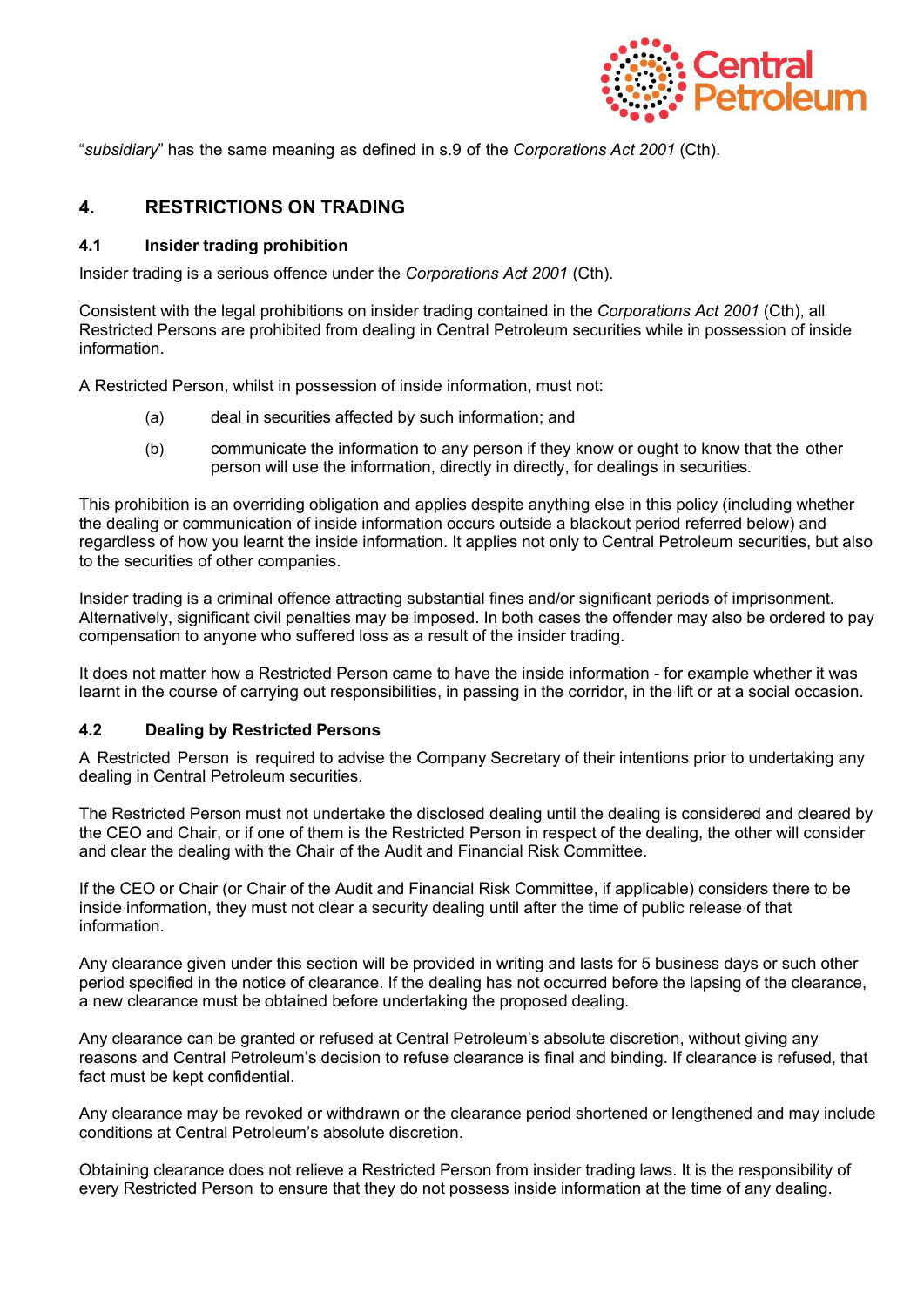

### **4.3 Short-term and other speculative dealing**

Speculating in short-term fluctuations in Central Petroleum securities does not promote shareholder or market confidence in the integrity of Central Petroleum.

It is Central Petroleum's policy that you must not engage, directly or indirectly, in short-term or speculative dealing in Central Petroleum securities.

Sale of securities acquired under Central Petroleum's employee share and equity incentive plans is not considered to be a short term or speculative dealing.

### **4.4 Margin lending arrangements**

If you are a director or company secretary of Central Petroleum or any of its subsidiaries or a direct report to the CEO, you must not enter into margin lending or any other arrangements where any form of security is granted over Central Petroleum securities.

Other employees should note that margin lending and other such arrangements could result in forced sale of securities in breach of insider trading laws or this policy, such as during a period when you are in possession of or could be perceived to be in possession of inside information.

### **4.5 Employee Share and Equity Incentive Plans**

This policy does not restrict participation in Central Petroleum's employee share and equity incentive plans but does apply in respect of any subsequent dealing in Central Petroleum securities to which a Restricted Person becomes entitled under those plans.

Any elections required to be made or rights to be exercised at the discretion of a Restricted Person under the terms of a Central Petroleum employee share or equity incentive plan may not be made or exercised during a blackout period without the prior approval of the CEO and Chair, or if one of them is the Restricted Person in respect of the election or exercise, the other will consider and clear the election or exercise with the Chair of the Audit and Financial Risk Committee.

The requirement to seek prior approval or acknowledgement under Section 4.2 does not apply to any actions required to accept an invitation to participate in a Central Petroleum employee share or equity incentive plan during a designated offer acceptance window.

# **5. BLACKOUT PERIOD**

In a certain 'blackout period' which precedes important announcements Central Petroleum makes, a Restricted Person must not deal in Central Petroleum securities. This blackout period is designed to assist Restricted Persons to comply with the insider trading provisions of the *Corporations Act 2001* (Cth).

Central Petroleum's blackout periods are as follows:

- (a) from 31 December until 24 hours after the release of Central Petroleum's half yearly report;
- (b) from 30 June until 24 hours after the release of Central Petroleum's annual report;
- (c) 5 business days prior to and 24 hours after the release of Central Petroleum's quarterly reports;
- (d) 1 business day prior to and including the date of the Annual General Meeting; and
- (e) any other period Central Petroleum has declared from time-to-time to be a blackout period.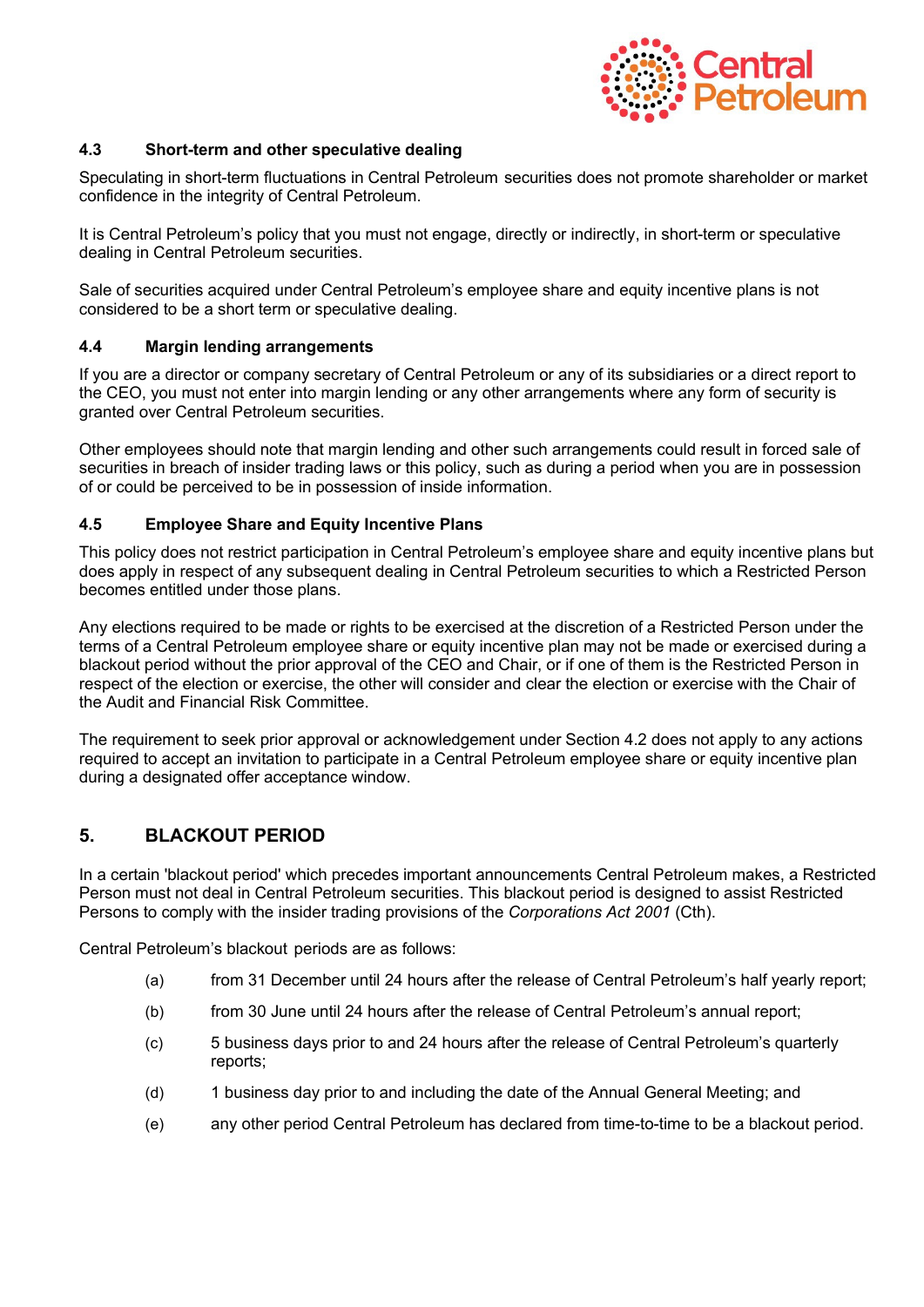

# **6. SITUATIONS WHEN DEALING IN A BLACKOUT PERIOD MAY BE ALLOWED**

Under certain circumstances detailed below a Restricted Person may, so long as they are not in possession of inside information, sell or otherwise dispose of their securities during a 'blackout period'. They must first seek written approval from the CEO (or if the CEO is the Restricted Person, from the Chair) to do so.

### **6.1 Severe Hardship**

A person may be suffering severe financial hardship if he or she has a pressing financial commitment that cannot be satisfied otherwise than by selling Central Petroleum securities.

A tax liability is not considered a severe financial hardship unless the person has no other means to satisfy that liability.

### **6.2 Legal or Regulatory Requirement**

The following are considered to be exceptional circumstances:

- (a) if a person is compelled by Court Order;
- (b) there are court enforceable undertakings to transfer or sell Central Petroleum securities (e.g. a bona fide family settlement); or
- (c) an overriding legal or regulatory requirement for him or her to do so.

#### **6.3 Other Exceptional Circumstances**

Any other circumstance that is deemed exceptional by the CEO in consultation with the Chair, or if one of them is unavailable or the Restricted Person, in consultation with the Chair of the Audit and Financial Risk Committee, and they are satisfied the Restricted Person is not in possession of inside information.

#### **6.4 Application for written approval**

All applications must be made to the CEO (or if the CEO is the Restricted Person, to the Chair) detailing the particular circumstances.

Any clearance given under this section will be provided in writing and lasts for 5 business days or such other period specified in the notice of clearance. If the dealing has not occurred before the lapsing of the clearance, a new clearance must be obtained before undertaking the proposed dealing.

Any clearance can be granted or refused at Central Petroleum's absolute discretion, without giving any reasons and Central Petroleum's decision to refuse clearance is final and binding. If clearance is refused, that fact must be kept confidential.

Any clearance may be revoked or withdrawn or the clearance period shortened or lengthened and may include conditions at Central Petroleum's absolute discretion.

Obtaining clearance does not relieve a Restricted Person from insider trading laws. It is the responsibility of every Restricted Person to ensure that they do not possess inside information at the time of any dealing.

# **7. DEALING EXCLUDED FROM SECURITY DEALING POLICY**

For the purposes of listing rule 12.12.3 the following security dealing is excluded from the operation of this policy:

(a) transfers of securities of Central Petroleum already held into a superannuation fund or other saving scheme in which the Restricted Person is the beneficiary;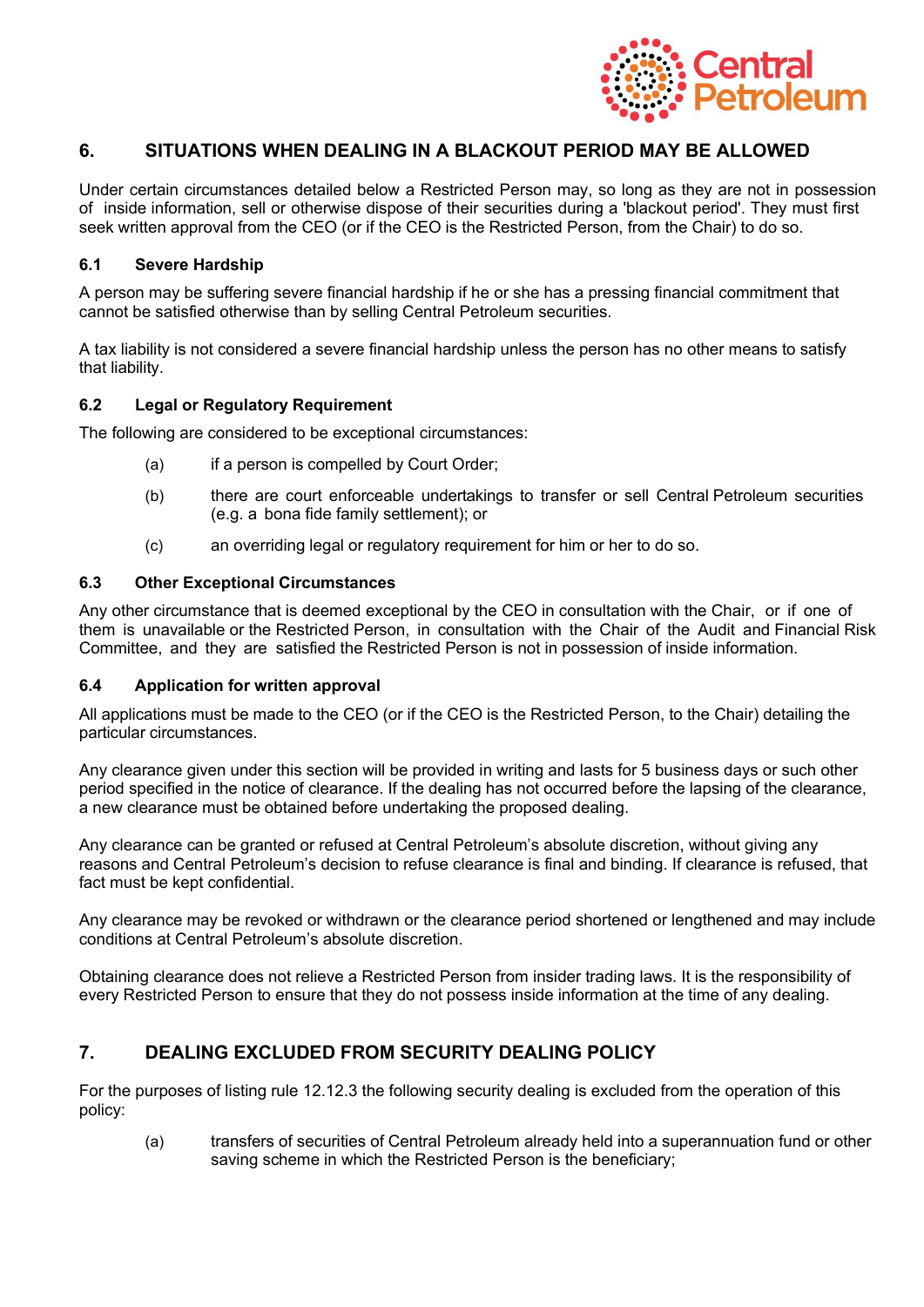

- (b) an investment in, or dealing in units of, a fund or other scheme (other than a scheme only investing in the securities of Central Petroleum) where the assets of the fund or other scheme are invested at the discretion of a third party;
- (c) where a Restricted Person is a trustee, dealing in Central Petroleum securities by that trust provided the Restricted Person is not a beneficiary of the trust and any decision to deal during a prohibited period is taken by the other trustees or by the investment managers independently of the Restricted Person;
- (d) undertakings to accept, or the acceptance of, a takeover offer;
- (e) dealing under an offer or invitation made to all or most of the security holders, such as, rights issue, a security purchase plan, a dividend or distribution reinvestment plan and an equal access buy-back, where the plan that determines the timing and structure of the offer has been approved by the board. This includes decisions relating to whether or not to take up the entitlements and the sale of entitlements required to provide for the take up of balance of entitlements under a renounceable pro rata issue;
- (f) a disposal of Central Petroleum securities that is a result of a secured lender exercising their rights, for example, under a margin lending arrangement;
- (g) the exercise (but not the sale of securities following exercise) of an option or a right under an employee incentive scheme, or the conversion of a convertible security, where the final date for the exercise of the option or right, or the conversion of the security, falls during a prohibited period and Central Petroleum has been in an exceptionally long prohibited period or Central Petroleum has a number of consecutive prohibited periods and the Restricted Person could not reasonably have been expected to exercise it at a time when free to do so; and
- (h) dealing under a non-discretionary dealing plan for which prior written clearance has been provided in accordance with procedures set out in this policy and where:
	- (i) the Restricted Person did not however enter into the plan or amend the plan during a prohibited period;
	- (ii) the dealing plan does not permit the Restricted Person to exercise any influence or discretion over how, when, or whether to deal; and
	- (iii) this policy does not allow the Restricted Person to cancel the dealing plan or cancel or otherwise vary the terms of his or her participation in the dealing plan during a prohibited period other than in exceptional circumstances.

Notwithstanding that the above dealings are excluded from the operation of this policy they remain subject to the insider trading prohibitions under the *Corporations Act 2001* (Cth).

# **8. HEDGING OF CENTRAL PETROLEUM SECURITIES**

Restricted Persons must not enter into hedging or other financial arrangements which operate to limit the economic risk associated with holding Central Petroleum securities prior to the vesting of those securities or while they are subject to a holding lock or restriction on dealing.

# **9. DIVIDEND REINVESTMENT PLAN**

Restricted Persons may only make application to join, withdraw from or vary their participation in any Central Petroleum dividend reinvestment plan outside a blackout period and may not do so if they possess inside information about Central Petroleum.